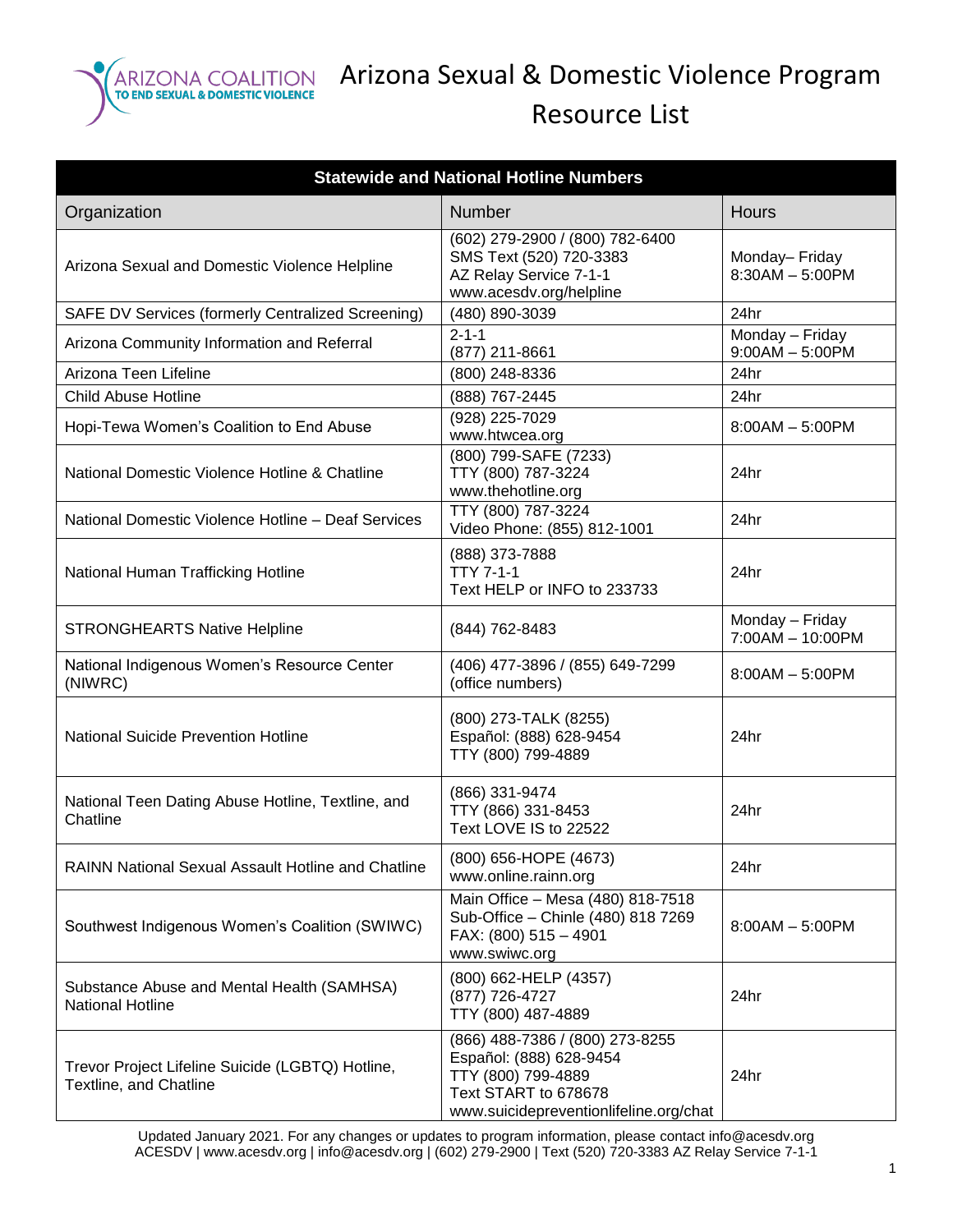| Arizona Programs and Services |                                                                             |                                                                                                           |                                                                                                                                                                               |                                   |
|-------------------------------|-----------------------------------------------------------------------------|-----------------------------------------------------------------------------------------------------------|-------------------------------------------------------------------------------------------------------------------------------------------------------------------------------|-----------------------------------|
| County                        | <b>Organization Name</b>                                                    | <b>Phone Number</b>                                                                                       | <b>City Location</b>                                                                                                                                                          | <b>Services</b><br><b>Offered</b> |
| Apache                        | ADABI (Ama Doo Alchini<br>Bighan)                                           | (928) 674-8314<br>(928) 674-8309<br>Toll free: (877) 698-0899                                             | Chinle                                                                                                                                                                        | DV & SA                           |
|                               | New Hope Ranch                                                              | (928) 337-5060                                                                                            | St. Johns                                                                                                                                                                     | <b>DV</b>                         |
|                               | Eve's Place                                                                 | Main hotline: (623) 537-5380<br>Toll free: (844) 301-7908                                                 | Chinle                                                                                                                                                                        | DV & SA                           |
|                               | Chiricahua Community<br><b>Health Centers</b>                               | (520) 364-1429                                                                                            | Benson, Bisbee,<br>Douglas, Elfrida,<br>Sierra Vista                                                                                                                          | DV & SA                           |
| Cochise                       | Cochise Family Advocacy<br>Center                                           | (520) 515-4444                                                                                            | Sierra Vista                                                                                                                                                                  | DV & SA                           |
|                               | Forgach House                                                               | 24-hour helpline: (520) 458-9096                                                                          | Sierra Vista                                                                                                                                                                  | DV & SA                           |
|                               | House of Hope                                                               | 24-hour helpline: (520) 364-2465                                                                          | Douglas                                                                                                                                                                       | DV & SA                           |
| Coconino                      | Childhelp Mobile Advocacy<br>Center of Northern Arizona<br>(children only)  | (602) 271-4500<br>Headquarters: (480) 922-8212                                                            | Flagstaff                                                                                                                                                                     | DV & SA                           |
|                               | Northern Arizona Care and<br><b>Services After Assault</b><br><b>NACASA</b> | <b>Non-reporting Crisis Hotlines</b><br>(928) 527-1900<br><b>Navajo/Apache Counties</b><br>(877) 369-0911 | Flagstaff                                                                                                                                                                     | <b>SA</b>                         |
|                               | <b>North Country Healthcare</b><br><b>Clinics</b>                           | Clinic directory:<br>(928) 704-1221<br><b>NACASA at North Country</b><br>Healthcare:<br>(928) 522-9460    | <b>Bullhead City,</b><br>Flagstaff, Grand<br>Canyon,<br>Holbrook,<br>Kingman, Lake<br>Havasu City,<br>Payson, Round<br>Valley,<br>Seligman, Show<br>Low, Williams,<br>Winslow | DV & SA                           |
|                               | Northland Family Help<br>Center                                             | (928) 527-1900<br>(877) 634-2723                                                                          | Flagstaff                                                                                                                                                                     | DV & SA                           |
|                               | Victim/Witness Services for<br>Coconino County                              | (928) 856-7676                                                                                            | Flagstaff                                                                                                                                                                     | DV & SA                           |

Updated January 2021. For any changes or updates to program information, please contact info@acesdv.org ACESDV | www.acesdv.org | info@acesdv.org | (602) 279-2900 | Text (520) 720-3383 AZ Relay Service 7-1-1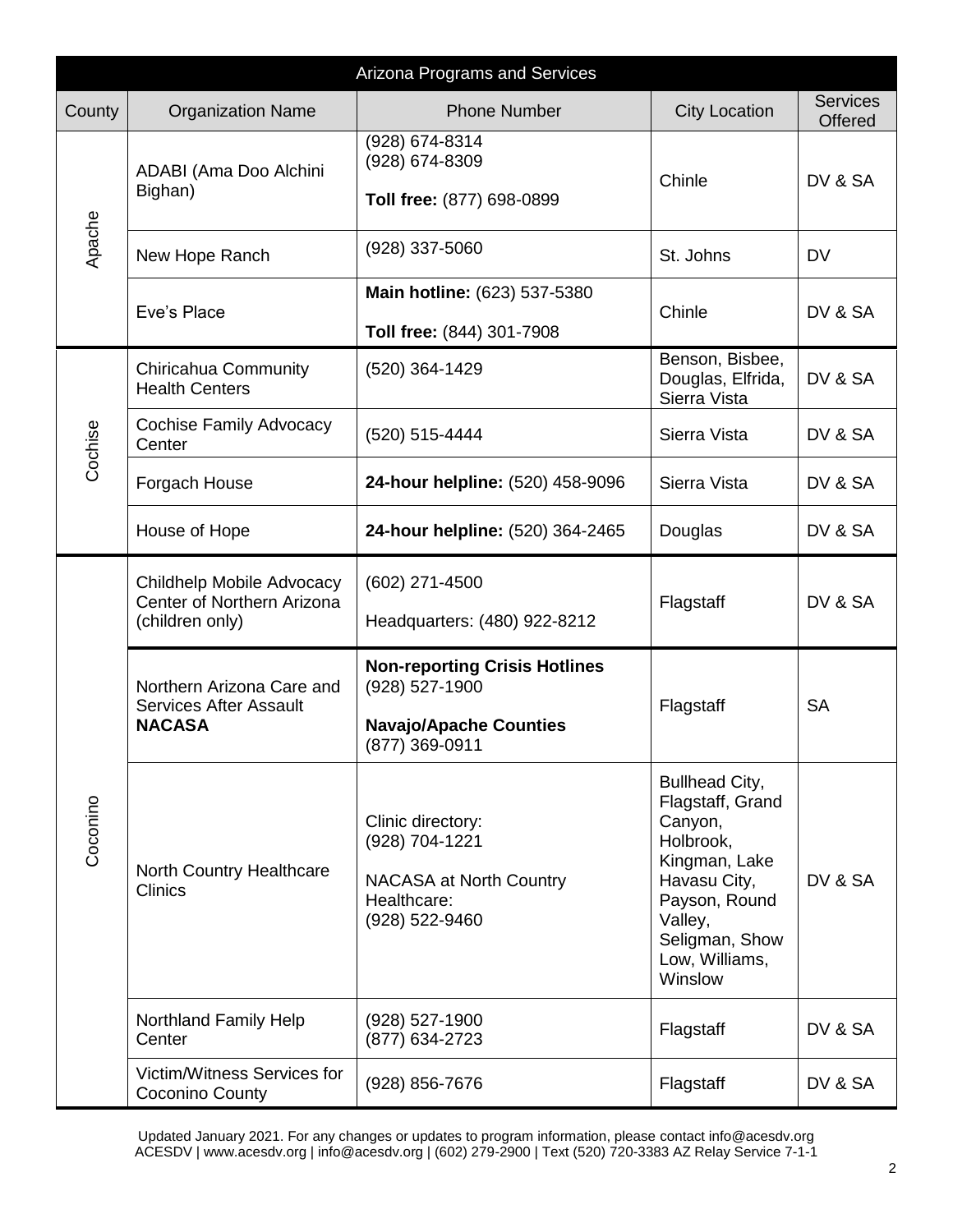| County   | <b>Organization Name</b>                                                     | <b>Phone Number</b>                                                                                               | <b>City Location</b>                        | <b>Services</b><br>Offered |
|----------|------------------------------------------------------------------------------|-------------------------------------------------------------------------------------------------------------------|---------------------------------------------|----------------------------|
| Gila     | Childhelp - Gila Children's<br>Mobile Advocacy Center                        | (602) 271-4500<br>Headquarters: (480) 922-8212                                                                    | Payson                                      | DV & SA                    |
|          | Gila Safe Haven Domestic<br>Violence Safe Home +<br>Alderman House           | 24-hour hotline: (928) 961-6163<br>Toll free hotline: (800) 799-7233                                              | Globe,<br>Miami                             | <b>DV</b>                  |
|          | San Carlos Apache<br><b>Healthcare Corporation</b><br><b>Social Services</b> | Tribal Social Services (DV & SA):<br>(928) 475-2313<br>Healthcare services for DV:<br>(928) 475-1390              | San Carlos                                  | DV & SA                    |
|          | Time Out, Inc.                                                               | 24-hour hotline: (928) 472-8007<br>TTY/TDD: (928) 472-8007                                                        | Payson                                      | <b>DV</b>                  |
| Graham   | Mt. Graham Safe House                                                        | Crisis line: (888) 296-9104<br>Other languages: (928) 348-9548                                                    | Safford                                     | DV & SA                    |
| La Paz   | Colorado River Regional<br><b>Crisis Services</b>                            | 24-hour hotline: (928) 669-0107<br>24-hour toll free hotline:<br>(888) 499-0911<br>Admin services: (928) 669-8620 | Parker                                      | DV & SA                    |
|          | Eve's Place                                                                  | Hotline: (623) 537-5380<br>Toll free hotline: (844) 301-7908                                                      | Ehrenberg<br>Parker<br>Quartzsite<br>Salome | DV & SA                    |
| Maricopa | Agnes' Center for Domestic<br>Solutions                                      | (480) 664-6554                                                                                                    | Tempe                                       | <b>DV</b>                  |
|          | A New Leaf - Autumn<br>House                                                 | 24-hour crisis line: (480) 890-3039<br>Administration: (480) 835-5555                                             | Mesa                                        | DV & SA                    |
|          | A New Leaf - Faith House                                                     | 24-hour crisis line: (480) 890-3039<br>Administration: (623) 939-6798                                             | Glendale                                    | DV & SA                    |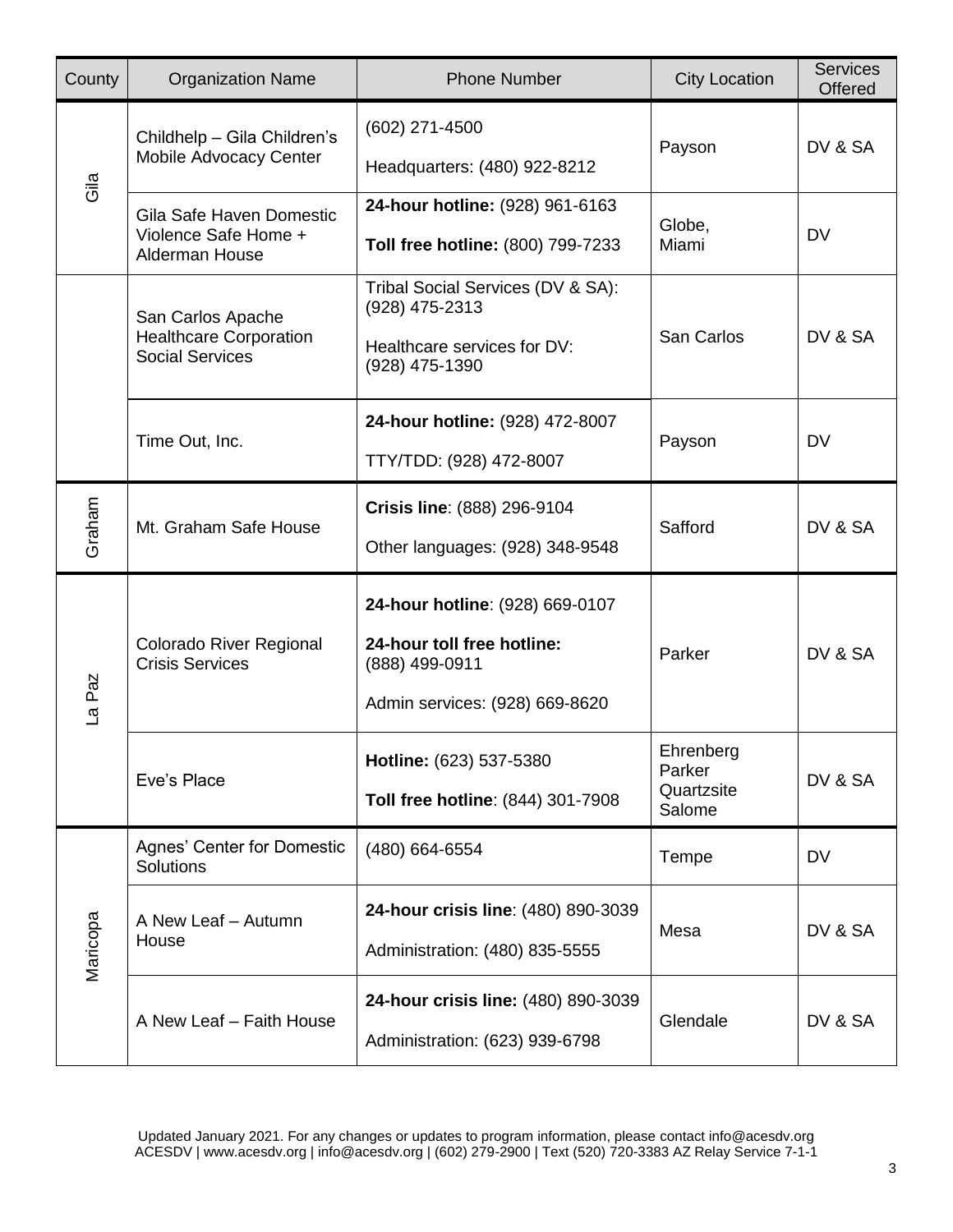|                 | Area Agency on Aging,<br><b>Region One DOVES</b>                                | 24-hour senior helpline:<br>(602) 264-4357                                                          | Phoenix              | <b>DV</b> |
|-----------------|---------------------------------------------------------------------------------|-----------------------------------------------------------------------------------------------------|----------------------|-----------|
|                 | Arizona South Asians for<br><b>Safe Families</b>                                | Helpline:<br>(877) 723-3711                                                                         | Scottsdale           | <b>DV</b> |
|                 | BLOOM365                                                                        | (888) 606-HOPE (4673)                                                                               | Phoenix              | DV & SA   |
|                 | CARE7                                                                           | 24-hour crisis response:<br>(480) 350-8004<br>24-hour text message line:<br>(480) 858-2148          | Tempe                | DV & SA   |
|                 | Catholic Charities - My<br>Sister's Place                                       | 24-hour hotline: (480) 821-1024                                                                     | Chandler             | <b>DV</b> |
| Maricopa, cont. | Catholic Charities -<br>Pathways                                                | 24-hour hotline: (480) 821-1024<br>DV Counseling: (480) 980-9977<br>Victim Advocacy: (480) 267-5761 | Chandler             | DV & SA   |
|                 | <b>Chandler Family Advocacy</b><br>Center                                       | Victim services: (480) 782-4210                                                                     | Chandler             | DV & SA   |
|                 | Chicanos Por La Causa -<br>De Colores                                           | DV services: (602) 269-1515<br>DV & SA services: (623) 247-0464                                     | Phoenix              | DV & SA   |
|                 | Chrysalis                                                                       | Outreach Admin:<br>(602) 955-9059<br>24-hour line for shelter services:<br>(602) 944-4999           | Phoenix              | <b>DV</b> |
|                 | Fort McDowell Yavapai<br><b>Nation Domestic Violence</b><br>Program             | Victim Advocate: (480) 789-7678                                                                     | <b>Fort McDowell</b> | DV & SA   |
|                 | <b>Glendale Family Advocacy</b><br>Center                                       | Victim line: (623) 930-3030<br>Main office: (623) 930-3720                                          | Glendale             | DV & SA   |
|                 | Jewish Family and<br><b>Children's Services Shelter</b><br><b>Without Walls</b> | English: (602) 452-4640<br>Español: (602) 534-3087                                                  | Phoenix              | <b>DV</b> |

4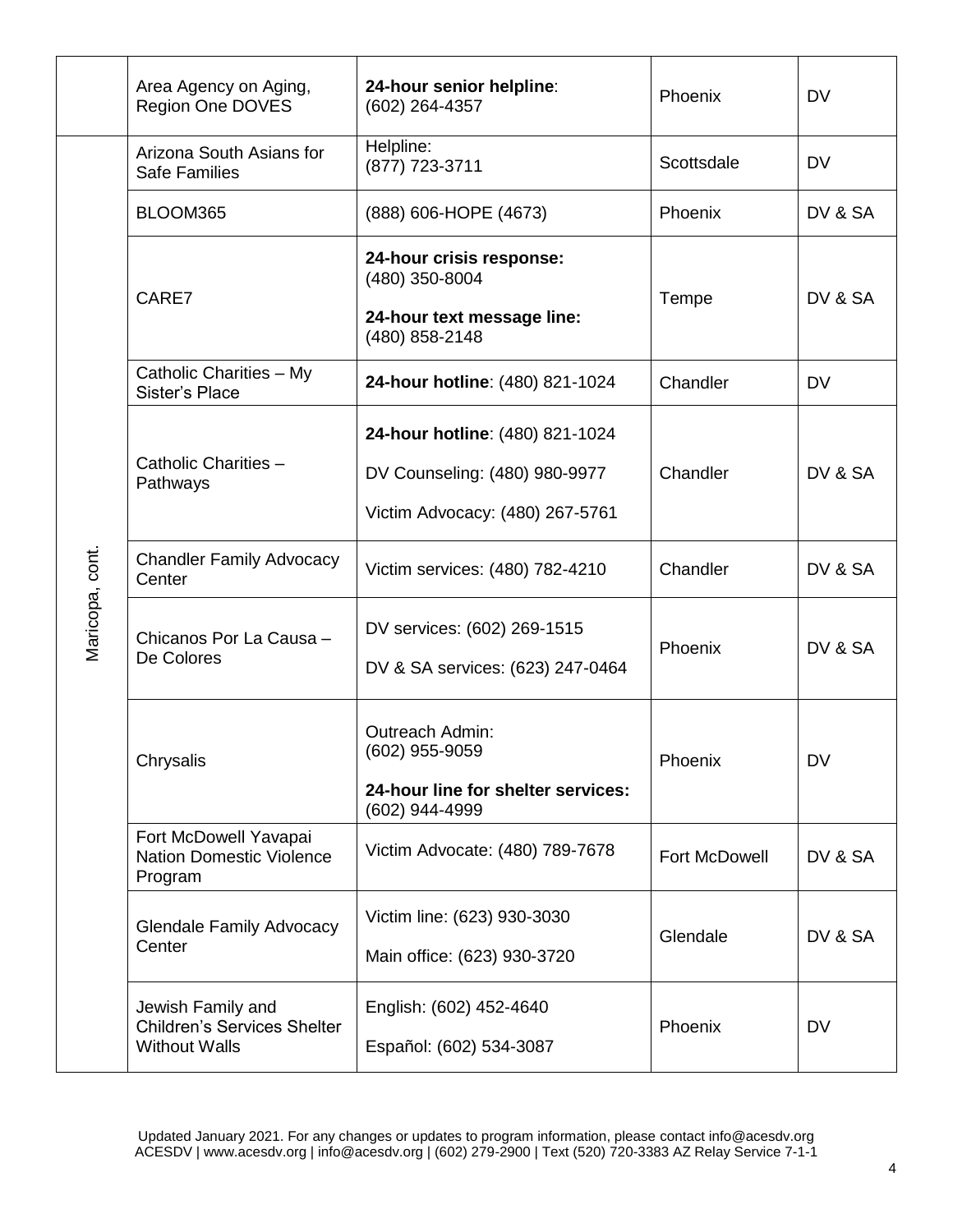| County          | <b>Organization Name</b>                                                             | <b>Phone Number</b>                 | <b>City Location</b> | <b>Services</b><br>Offered |
|-----------------|--------------------------------------------------------------------------------------|-------------------------------------|----------------------|----------------------------|
|                 | La Frontera EMPACT                                                                   | All offices: (480) 784-1514         | Glendale.<br>Tempe   | DV & SA                    |
|                 | <b>Mesa Family Advocacy</b><br>Center                                                | (480) 644-4075                      | Mesa                 | DV & SA                    |
|                 | New Life Center                                                                      | (623) 932-4404                      | Goodyear             | DV & SA                    |
|                 | Phoenix Family Advocacy<br>Center                                                    | (602) 534-2120                      | Phoenix              | DV & SA                    |
|                 |                                                                                      | Toll free: (888) 246-0303           |                      |                            |
|                 | Punjabi Seva                                                                         | 24-hour hotline: (602) 859-7540     | Phoenix              | <b>DV</b>                  |
|                 |                                                                                      | Toll free: (800)-994-8835           |                      |                            |
| Maricopa, cont. | Salt River Pima Maricopa<br><b>Indian Community Family</b><br><b>Advocacy Center</b> | (480) 362-5428                      | Phoenix              | DV & SA                    |
|                 | <b>Scottsdale Family</b><br><b>Advocacy Center</b>                                   | 24-hour number: (480) 312-6300      | Scottsdale           | DV & SA                    |
|                 |                                                                                      | (602) 244-0089                      |                      |                            |
|                 | Sojourner Center                                                                     | Toll Free: (888) 886-8793           | Phoenix              | <b>DV</b>                  |
|                 |                                                                                      | TTY (602) 889-1610                  |                      |                            |
|                 | Southwest Family<br><b>Advocacy Center</b>                                           | (623) 333-7900                      | Goodyear             | DV & SA                    |
|                 | Winged Hope - Family<br><b>Advocacy Foundation</b>                                   | (480) 757-7030                      | Gilbert              | DV & SA                    |
|                 | Faith and Grace, Inc.                                                                | 24-hour helpline: (928) 302-1358    | Lake Havasu<br>City  | <b>DV</b>                  |
|                 | <b>HAVEN Family Resource</b><br>Center                                               | (928) 505-3153                      | Lake Havasu<br>City  | DV & SA                    |
| Mohave          | Kingman Aid to Abused<br>People                                                      | Non crisis line: (928) 753-6222     | Kingman              | DV & SA                    |
|                 | Child and Family Advocacy<br>Center                                                  | 24-hour crisis line: (928) 753-4242 |                      |                            |
|                 | North Country Healthcare<br><b>Clinics</b>                                           | (928) 704-1221                      | <b>Bullhead City</b> | DV & SA                    |
|                 | <b>Westcare Safe House</b>                                                           | Intake line: (928) 763-1945         | <b>Bullhead City</b> | DV & SA                    |
|                 | Tohdenasshai Committee<br><b>Against Family Abuse</b>                                | Non crisis line: (928) 697-3635     | Kayenta              | DV & SA                    |
|                 |                                                                                      | Crisis line: (928) 697-8591         |                      |                            |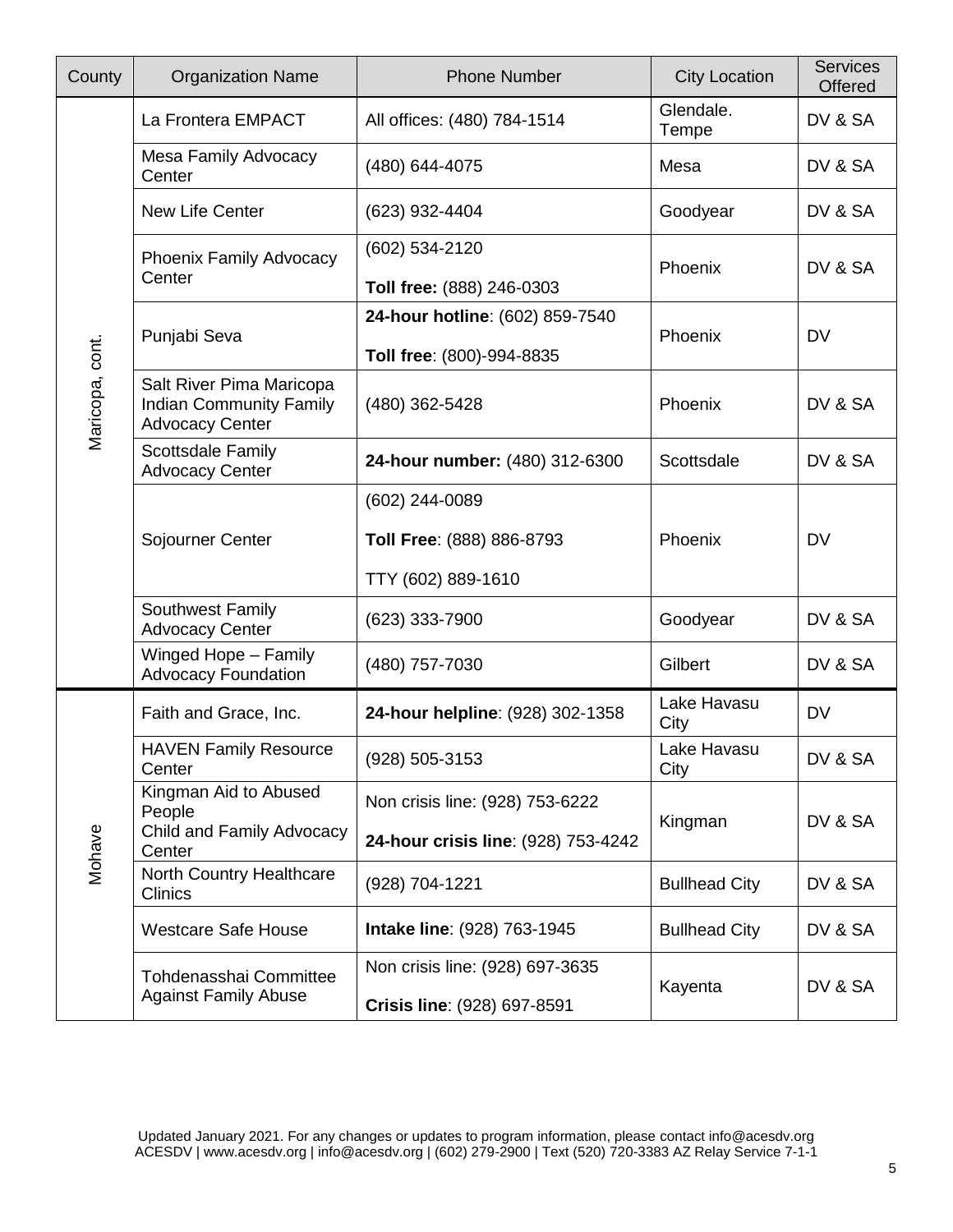| County | <b>Organization Name</b>                                          | <b>Phone Number</b>                                                                               | <b>City Location</b>                                                                                    | <b>Services</b><br><b>Offered</b> |
|--------|-------------------------------------------------------------------|---------------------------------------------------------------------------------------------------|---------------------------------------------------------------------------------------------------------|-----------------------------------|
|        | Alice's Place                                                     | 24-hour hotline: (928) 289-3003<br>Toll free: (888) 531-7233                                      | Winslow                                                                                                 | DV & SA                           |
|        | Eve's Place                                                       | Main hotline: (623) 537-5380<br>Toll free: (844) 301-7908                                         | Chinle,<br>Dennehotso,<br>Kayenta,<br>Many Farms,<br>Rough Rock,<br>Shonto, Tsaile,<br><b>Tuba City</b> | DV & SA                           |
| Navajo | Hopi Domestic Violence<br>Program                                 | (928) 738-1115<br>(928) 738-1116                                                                  | Keams Canyon                                                                                            | DV & SA                           |
|        | Navajo County Show Low<br><b>Family Advocacy Center</b>           | 24-hour helpline: (928) 524-4017                                                                  | Show Low                                                                                                | DV & SA                           |
|        | North Country Healthcare<br><b>Clinics</b>                        | (928) 704-1221                                                                                    | Holbrook                                                                                                | DV & SA                           |
|        | <b>White Mountain Safe</b><br>House                               | 24-hour crisis line: (928) 892-5852                                                               | Pinetop                                                                                                 | DV & SA                           |
|        | Tohdenasshai Committee<br><b>Against Family Abuse</b>             | Non crisis line: (928) 697-3635<br>Crisis line: (928) 697-8591                                    | Kayenta                                                                                                 | DV & SA                           |
|        | <b>Emerge! Center Against</b><br>Domestic Abuse                   | 24-hour crisis line: (520) 795-4266<br>Toll free: (888) 428-0101                                  | Tucson                                                                                                  | <b>DV</b>                         |
|        | Hands of a Friend -<br><b>Genesis House</b>                       | Crisis line: (520) 648-3589                                                                       | <b>Green Valley</b>                                                                                     | DV & SA                           |
| Pima   | Southern Arizona Center<br><b>Against Sexual Assault</b>          | 24-hour crisis line: (520) 327-7273<br>Toll free: (800) 400-1001<br>Office number: (520) 327-1171 | Tucson                                                                                                  | DV & SA                           |
|        | Southern Arizona<br>Children's Advocacy<br>Center (children only) | (520) 724-6600                                                                                    | Tucson                                                                                                  | DV & SA                           |
| Pinal  | Against Abuse, Inc.                                               | Casa Grande: (520) 836-0858<br>Maricopa: (520) 569-5999                                           | Casa Grande,<br>Maricopa                                                                                | DV & SA                           |
|        | City of Maricopa Family<br><b>Advocacy Center</b>                 | Dispatch: (520) 568-3673<br><b>MPD/Victims Assistance</b><br>Program:<br>(520) 316-6800           | Maricopa                                                                                                | DV & SA                           |

Updated January 2021. For any changes or updates to program information, please contact info@acesdv.org ACESDV | www.acesdv.org | info@acesdv.org | (602) 279-2900 | Text (520) 720-3383 AZ Relay Service 7-1-1